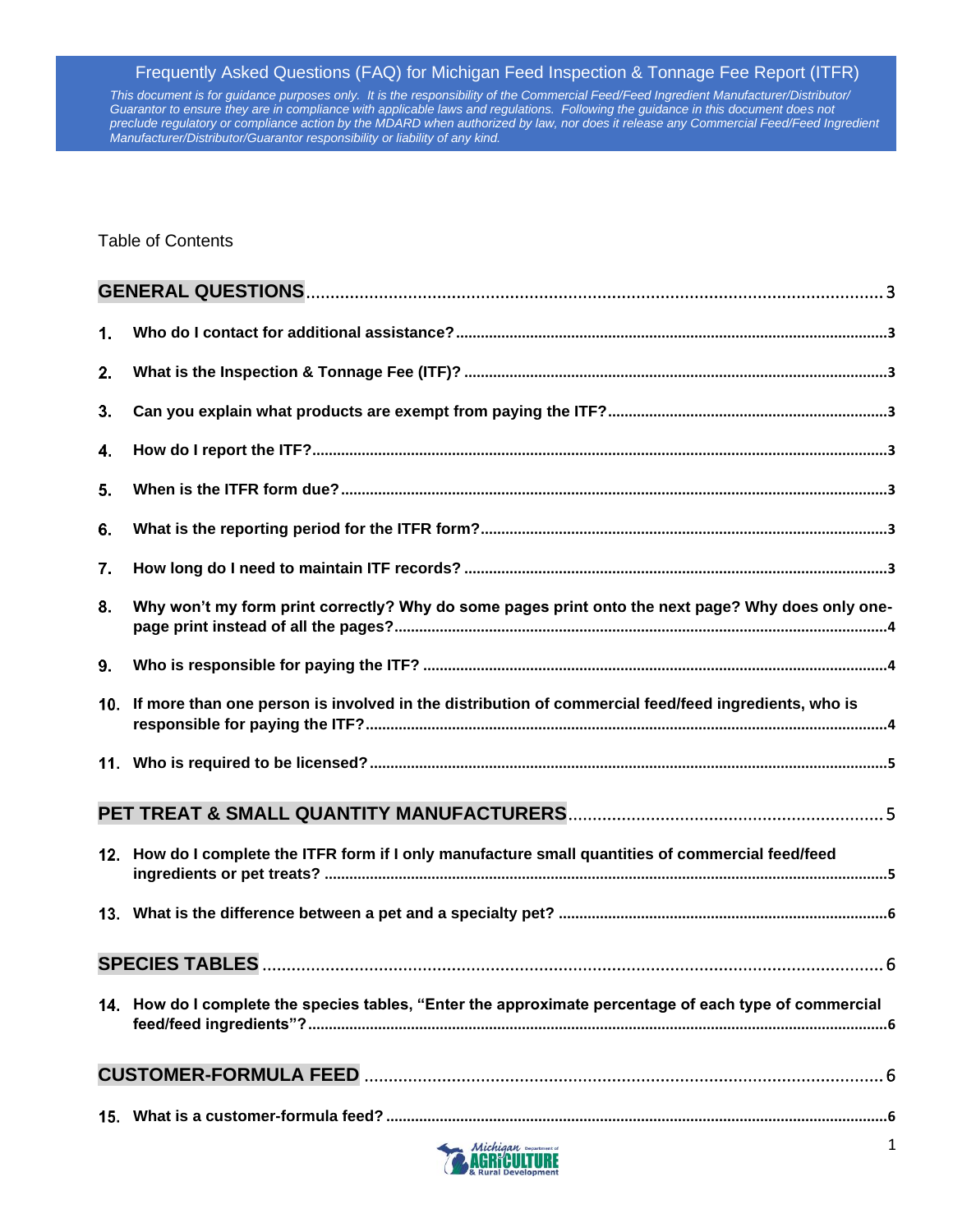*This document is for guidance purposes only. It is the responsibility of the Commercial Feed/Feed Ingredient Manufacturer/Distributor/ Guarantor to ensure they are in compliance with applicable laws and regulations. Following the guidance in this document does not preclude regulatory or compliance action by the MDARD when authorized by law, nor does it release any Commercial Feed/Feed Ingredient Manufacturer/Distributor/Guarantor responsibility or liability of any kind.*

| 18. Is it a customer-formula feed if more than one customer requests the same formula? 7 |  |  |  |  |
|------------------------------------------------------------------------------------------|--|--|--|--|
|                                                                                          |  |  |  |  |
|                                                                                          |  |  |  |  |
|                                                                                          |  |  |  |  |

# **[How do I complete the ITFR form if I manufacture wet by-products?](#page-7-1) .............................................................[.8](#page-7-1)**

## **[MICHIGAN COMMERCIAL FEED/FEED INGREDIENT MANUFACTURER WHO](#page-7-2)  [DISTRIBUTES COMMERCIAL FEED/FEED INGREDIENTS OUT OF MI AND/OR WITHIN MI](#page-7-2)** . 8

| 22. How do I complete the ITFR form if my firm manufactures feed ingredients, such as soybean meal? I<br>distribute soybean meal to feed mills in MI and to several feed mills in IN, OH, WI and MN. |
|------------------------------------------------------------------------------------------------------------------------------------------------------------------------------------------------------|
| 23. How do I complete the ITFR form if my firm manufactures feed ingredients, such as soybean meal? I                                                                                                |
| MICHIGAN COMMERCIAL FEED/FEED INGREDIENT MANUFACTURER  9                                                                                                                                             |
|                                                                                                                                                                                                      |
|                                                                                                                                                                                                      |
| 25. How do I complete the ITFR form if I am a feed mill that sells bulk soybean meal, manufactured by Firm                                                                                           |
| MICHIGAN LICENSED DISTRIBUTOR/RETAILER OR GUARANTOR DISTRIBUTING                                                                                                                                     |
| COMMERCIAL FEED/FEED INGREDIENTS INTO MI AND/OR WITHIN MI 11                                                                                                                                         |
|                                                                                                                                                                                                      |
| 26. I am a MI Licensed distributor/retailer or guarantor whose name appears on product labeling. How do I                                                                                            |
|                                                                                                                                                                                                      |
|                                                                                                                                                                                                      |
|                                                                                                                                                                                                      |
|                                                                                                                                                                                                      |

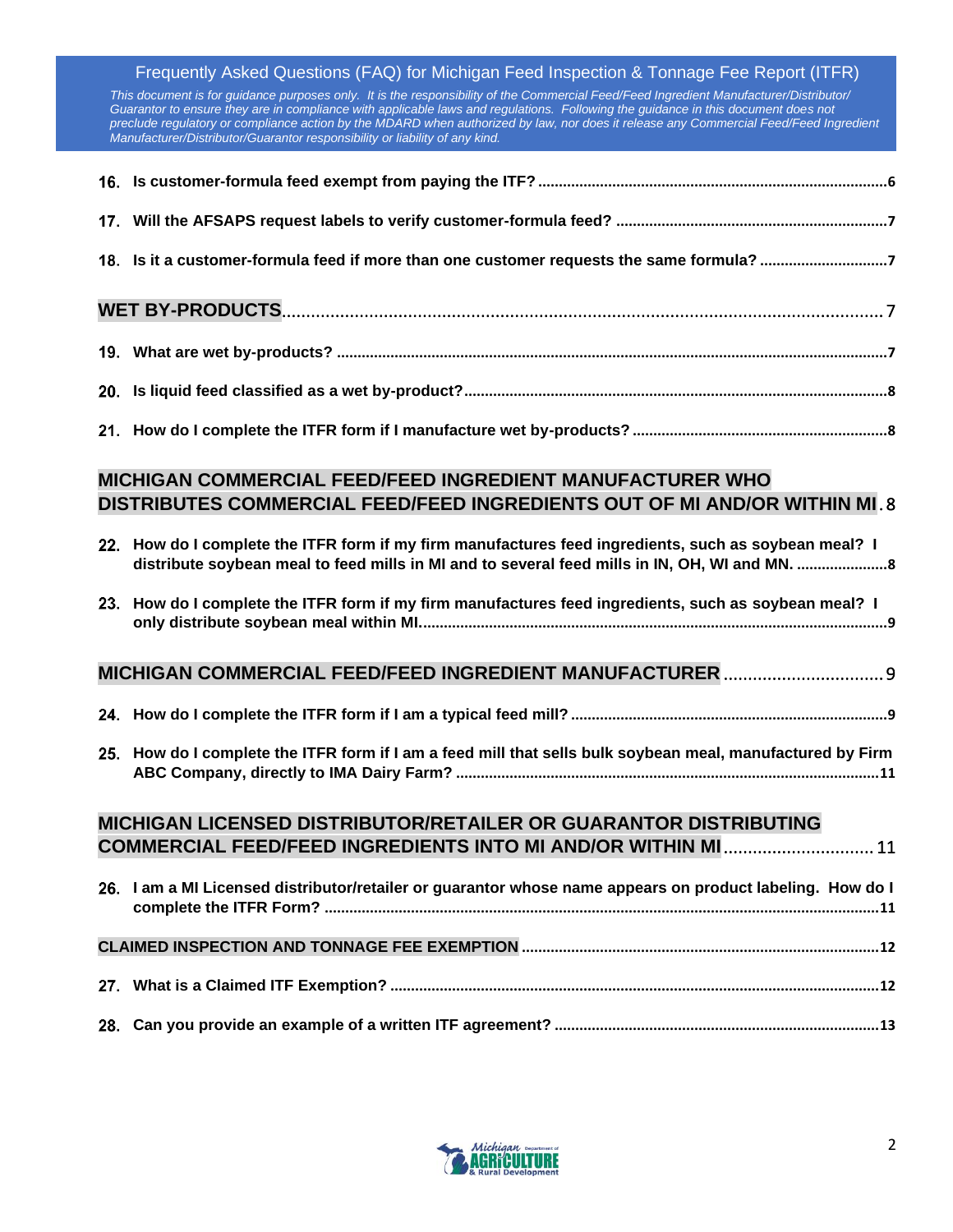*This document is for guidance purposes only. It is the responsibility of the Commercial Feed/Feed Ingredient Manufacturer/Distributor/* Guarantor to ensure they are in compliance with applicable laws and regulations. Following the guidance in this document does not *preclude regulatory or compliance action by the MDARD when authorized by law, nor does it release any Commercial Feed/Feed Ingredient Manufacturer/Distributor/Guarantor responsibility or liability of any kind.*

#### <span id="page-2-0"></span>**GENERAL QUESTIONS**

#### <span id="page-2-1"></span>**Who do I contact for additional assistance?**

Email or Call: Josh Grant, Departmental Technician [MDARD-AnimalFeed@Michigan.gov,](mailto:MDARD-AnimalFeed@Michigan.gov) 517-614-1606

#### <span id="page-2-2"></span>**What is the Inspection & Tonnage Fee (ITF)?**

The Feed Law, Act No. 120, as amended, Section 6 requires an ITF of \$0.30 per ton, and \$0.15 per ton on wet-by products, to be paid annually for commercial feed and feed ingredients distributed in Michigan (MI). Commercial feed or feed ingredients manufactured in MI sold/distributed outside of MI are not subject to the MI ITF. These fees are used to pay for the inspection and sampling activities of the Animal Feed Safety & Agricultural Products Section (AFSAPS).

#### <span id="page-2-3"></span>**Can you explain what products are exempt from paying the ITF?**

- Whole seeds and physically altered whole seeds are exempt, provided that the whole seeds and physically altered whole seeds are not mixed, chemically altered, or adulterated.
- The Feed Law also specifically exempts hay, straw, silage, cobs, husks, etc., that has undergone the normal harvest process, is not intermixed, or chemically changed.
- Individual chemical compounds (e.g., salt). Trace mineral salt would not be exempt.
- Feed provided to contract feeders that is manufactured by integrated operators and that is not adulterated.
- Unmixed meat, poultry, fish, and other portions of animal carcasses sold in their raw/natural state without further processing or packaging if not adulterated and the products are not intended for commercial feed or for use as feed ingredients.

## <span id="page-2-4"></span>**How do I report the ITF?**

This information is reported using the Michigan Feed Inspection and Tonnage Fee Report (ITFR) form. MDARD provides the form as follows:

- An electronic ITFR form is available on our [website](http://www.michigan.gov/mda-feed) [www.michigan.gov/mdard-feed.](http://www.michigan.gov/mdard-feed)
- A PDF ITFR form is available for printing on our website.
- A paper copy of the ITFR form is mailed to MI licensed firms to the mailing address on file.

## <span id="page-2-5"></span>**When is the ITFR form due?**

The ITFR must be postmarked by July 31, 2020.

## <span id="page-2-6"></span>**What is the reporting period for the ITFR form?**

June 30, 2019 - July 1, 2020.

## <span id="page-2-7"></span>**How long do I need to maintain ITF records?**

Two years. MDARD may examine the records to verify statements of tonnage.

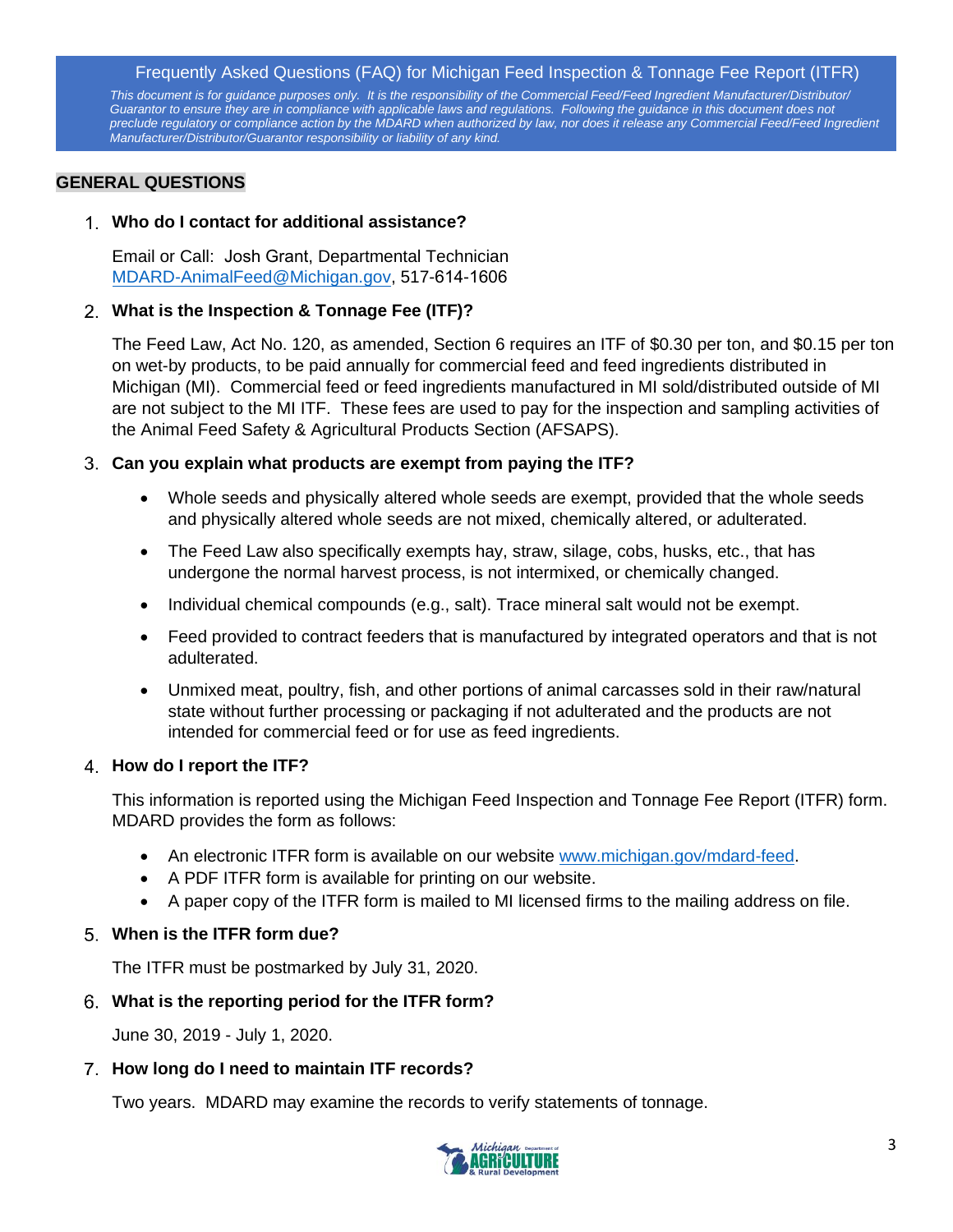*This document is for guidance purposes only. It is the responsibility of the Commercial Feed/Feed Ingredient Manufacturer/Distributor/* Guarantor to ensure they are in compliance with applicable laws and regulations. Following the guidance in this document does not *preclude regulatory or compliance action by the MDARD when authorized by law, nor does it release any Commercial Feed/Feed Ingredient Manufacturer/Distributor/Guarantor responsibility or liability of any kind.*

#### <span id="page-3-0"></span>**Why won't my form print correctly? Why do some pages print onto the next page? Why does only one-page print instead of all the pages?**

Microsoft Excel is a Windows-based program. If you are using a Mac computer, we recommend switching to a PC. While we cannot troubleshoot all issues, here are a couple of ways to address printing difficulties:

- 1. Click File  $\rightarrow$  Print.
- 2. Under Settings, click the dropdown arrow and select "Print Entire Workbook." (You might see "Print Active Sheets.")
- 3. In the very bottom box, be sure that "Fit Sheet on One Page" is selected.

Print Preview should now show that your document will print correctly. If not, you may need to contact your IT Department or Technical Support.

#### <span id="page-3-1"></span>**Who is responsible for paying the ITF?**

An inspection fee must be paid on commercial feed distributed in this state **by the person whose name appears on the label as the manufacturer, guarantor, or distributor**, except that a person other than the manufacturer, guarantor, or distributor **may** assume responsibility for the inspection fee, subject to the following:

*(a)* If more than 1 person is involved in the distribution of commercial feed, the last person that is required to be licensed and that distributes to a non-licensee is responsible for reporting the tonnage distributed and paying the inspection fee*.*

## <span id="page-3-2"></span>**If more than one person is involved in the distribution of commercial feed/feed ingredients, who is responsible for paying the ITF?**

- Example 1: Firm ABC Company is a MI Licensed commercial feed ingredient manufacturer. Firm ABC Company sells soybean meal to a MI Licensed feed mill, Firm XYZ. Firm XYZ Feed Mill uses the soybean meal to manufacture dairy feed. Firm XYZ Feed Mill sells the dairy feed to IMA Dairy Farm. Firm XYZ Feed Mill is the last licensee selling to a non-licensee and is responsible for paying the ITF. It is strongly recommended that firms have a fee agreement clarifying who is paying the ITF when more than one person is involved in the distribution of commercial feed. (Refer to Claimed Inspection and Tonnage Fee Exemption, Question 27, if your firm has an Inspection & Tonnage Fee Agreement.)
- Example 2:Firm ABC Company is a MI Licensed commercial feed ingredient manufacturer. Firm ABC Company sells soybean meal to IMA Dairy Farm. Firm ABC Company is the last licensee selling to a non-licensee and is responsible for paying the ITF.
- Example 3:Firm XYZ Feed Mill is a MI Licensed feed mill that manufactures animal feed and makes retail sales of bagged feed manufactured and labeled by Moe Feeds. Firm XYZ Feed Mill is required to have a MI feed license because they are a MI manufacturer and because they serve as the guarantor based on their name appearing on their feed label. Moe Feeds is required to have a MI feed license because they serve as the guarantor, based on their name appearing on their feed label. Moe Feeds is responsible for reporting and paying the ITF on Moe

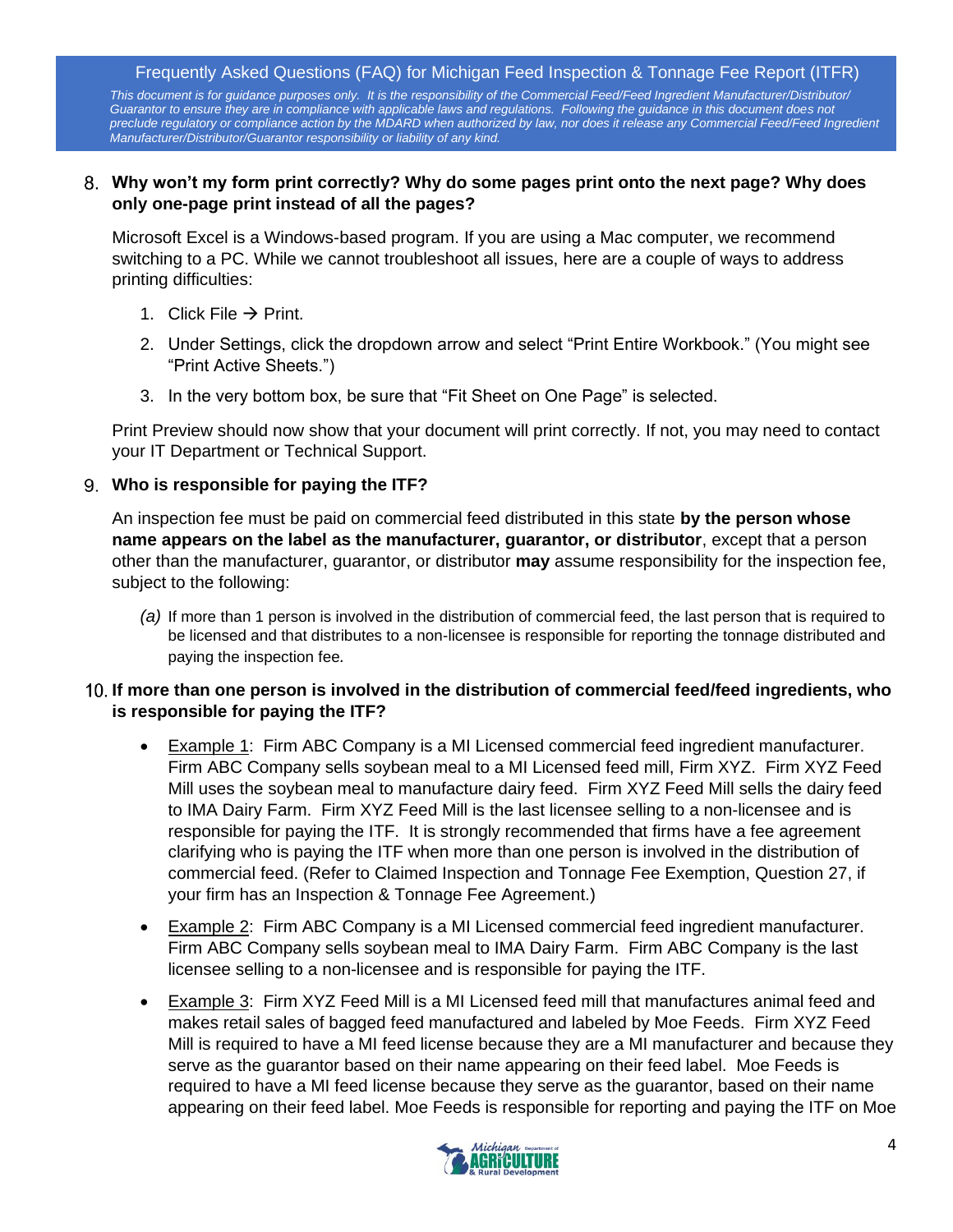*This document is for guidance purposes only. It is the responsibility of the Commercial Feed/Feed Ingredient Manufacturer/Distributor/* Guarantor to ensure they are in compliance with applicable laws and regulations. Following the guidance in this document does not *preclude regulatory or compliance action by the MDARD when authorized by law, nor does it release any Commercial Feed/Feed Ingredient Manufacturer/Distributor/Guarantor responsibility or liability of any kind.*

Feeds products. Remember, the ITF must be paid on commercial feed distributed in this state by the person whose name appears on the label as the guarantor. XYZ Feed Mill is responsible for reporting and paying the ITF on XYZ Feed Mill feed products. It is strongly recommended that firms have a fee agreement clarifying who is paying the ITF when more than one person is involved in the distribution of commercial feed. (Refer to Claimed Inspection and Tonnage Fee Exemption, Question 27, if your firm has an Inspection & Tonnage Fee Agreement.)

## <span id="page-4-0"></span>**Who is required to be licensed?**

Per the Feed Law, the following persons shall obtain a license under the act:

- A manufacturer of commercial feed for each facility in this state used to manufacture commercial feed.
- A person, other than a manufacturer, that distributes commercial feed within this state or that serves as guarantor of commercial feed distributed within this state.

## <span id="page-4-1"></span>**PET TREAT & SMALL QUANTITY MANUFACTURERS**

## <span id="page-4-2"></span>**How do I complete the ITFR form if I only manufacture small quantities of commercial feed/feed ingredients or pet treats?**

Example: I manufactured 100 pounds of pet treats, and I did not distribute anything out of MI.

- Complete Section A
- Complete Section B (*If completing the electronic form, calculations will occur automatically)*
	- o On Line [7], enter .05 tons (*100/2000) To calculate pounds of feed to tons of feed: Divide the pounds of feed by 2000. Note: If < .5 the form will round to zero, if >.5 the form will round to 1*
	- o On Line [9], enter 0
	- o Follow the instructions on Line [10]
- Sections C, D, E, F, and G are not applicable and should be completed with zeros
- Complete Section H (*If completing the electronic form, calculations will occur automatically*
	- o Follow the instructions on Lines [22] through [26]
	- $\circ$  On Line [27], subtract Line [26] from Line [25] and transfer the amount to Line [28] in Section I
- Complete Section I (*If completing the electronic form, calculations will occur automatically)*
	- o Multiply Line [28] by Fee per Ton and enter the amount on Line [30]
		- o Add Lines [30] and [31] and enter the amount on Line [32]
		- o Line [33] *You must pay a \$50.00 minimum fee or the amount on Line [32], whichever is greater*
		- o Line [34] *A late fee is assessed for any report not postmarked by the July 31 deadline. ONLY IF APPLICABLE, enter a late fee of \$50.00 or 10% of the total amount due, whichever is greater*.
		- $\circ$  Add Lines [33] and [34] and enter the amount on Line [35]

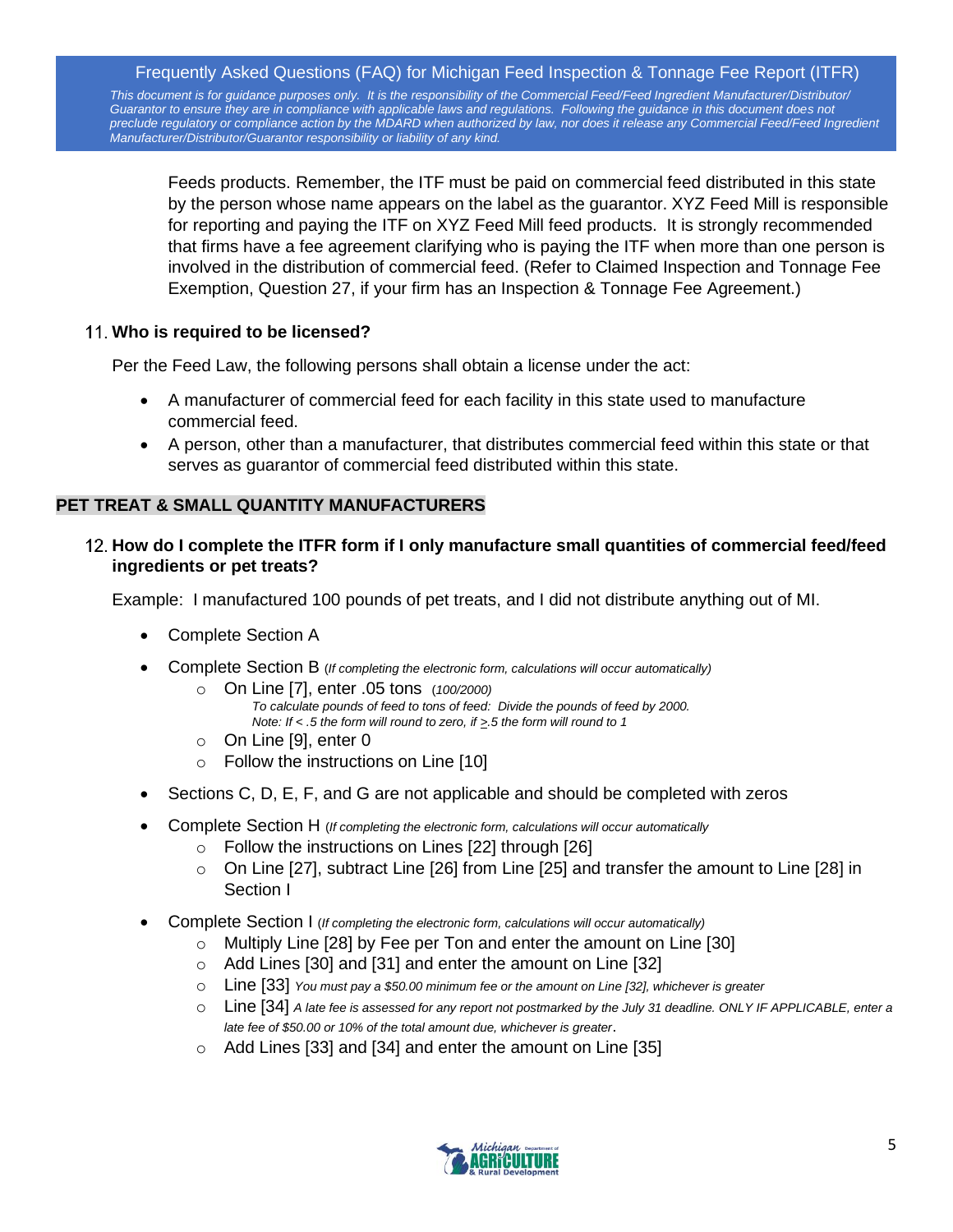*This document is for guidance purposes only. It is the responsibility of the Commercial Feed/Feed Ingredient Manufacturer/Distributor/* Guarantor to ensure they are in compliance with applicable laws and regulations. Following the guidance in this document does not *preclude regulatory or compliance action by the MDARD when authorized by law, nor does it release any Commercial Feed/Feed Ingredient Manufacturer/Distributor/Guarantor responsibility or liability of any kind.*

- Complete Section J
- Complete Section K

#### <span id="page-5-0"></span>**What is the difference between a pet and a specialty pet?**

Pet refers to dogs and cats. Specialty pet refers to any non-canine or non-feline domesticated animal kept as a pet and normally confined to and maintained in a cage or tank within the owner's domicile, including, but not limited to: gerbils, hamsters, canaries, psittacine birds, mynahs, finches, tropical fish, goldfish, snakes, and turtles.

#### <span id="page-5-1"></span>**SPECIES TABLES**

## <span id="page-5-2"></span>**How do I complete the species tables, "Enter the approximate percentage of each type of commercial feed/feed ingredients"?**

Simply enter the percentage of commercial feed/feed ingredients your firm manufactures/distributes in the row for each species. The total on Line [8] will calculate as you enter the percentages. The final total should equal 100%. If you manufacture/distribute an ingredient that is for further mixing and may be used for multiple species, enter the percentage in the "Miscellaneous (Specify):" space and type in the feed ingredient name.

| In the table below, enter the approximate percentage of each type of commercial feed and feed ingredients your firm<br>[8]<br>[8]<br>manufactures. Total of both columns will equal 100%. |      |         |                                          |      |     |
|-------------------------------------------------------------------------------------------------------------------------------------------------------------------------------------------|------|---------|------------------------------------------|------|-----|
| <b>Commercial Feed &amp; Ingredients</b>                                                                                                                                                  |      | $\%$    | <b>Commercial Feed &amp; Ingredients</b> |      | %   |
| <b>Beef</b>                                                                                                                                                                               | [8a] | 25% Pet |                                          | [8g] |     |
| <b>Calf Milk Replacers</b>                                                                                                                                                                | [8b] |         | Sheep                                    | [8h] |     |
| Chicken                                                                                                                                                                                   | [8c] |         | 25% Specialty Pet                        | [8i] |     |
| Dairy                                                                                                                                                                                     | [8d] |         | 25% Swine                                | [8]  | 25% |
| Equine                                                                                                                                                                                    | [8e] |         | Turkey                                   | [8k] |     |
| <b>Fish</b>                                                                                                                                                                               | [8f] |         | Miscellaneous (Specify):                 | [81] |     |

#### <span id="page-5-3"></span>**CUSTOMER-FORMULA FEED**

#### <span id="page-5-4"></span>**What is a customer-formula feed?**

It is a commercial feed that consists of a mixture of commercial feeds or feed ingredients, each batch of which is manufactured according to the specific instructions of the final purchaser **AND** the customerformula feed label provides the **quantity of each commercial feed and feed ingredient** used in the mixture to the customer.

#### <span id="page-5-5"></span>**Is customer-formula feed exempt from paying the ITF?**

Yes and No. An ITF must be paid on the commercial feeds that are used as ingredients within the customer-formula feed. An ITF is not required to be paid on other feed ingredients, such as grain bank corn that is used within the customer-formula feed. Although there is no official definition of Grain Bank, it is recognized as customer-provided grain that is held by the feed manufacturer for future use in that customer's feed.

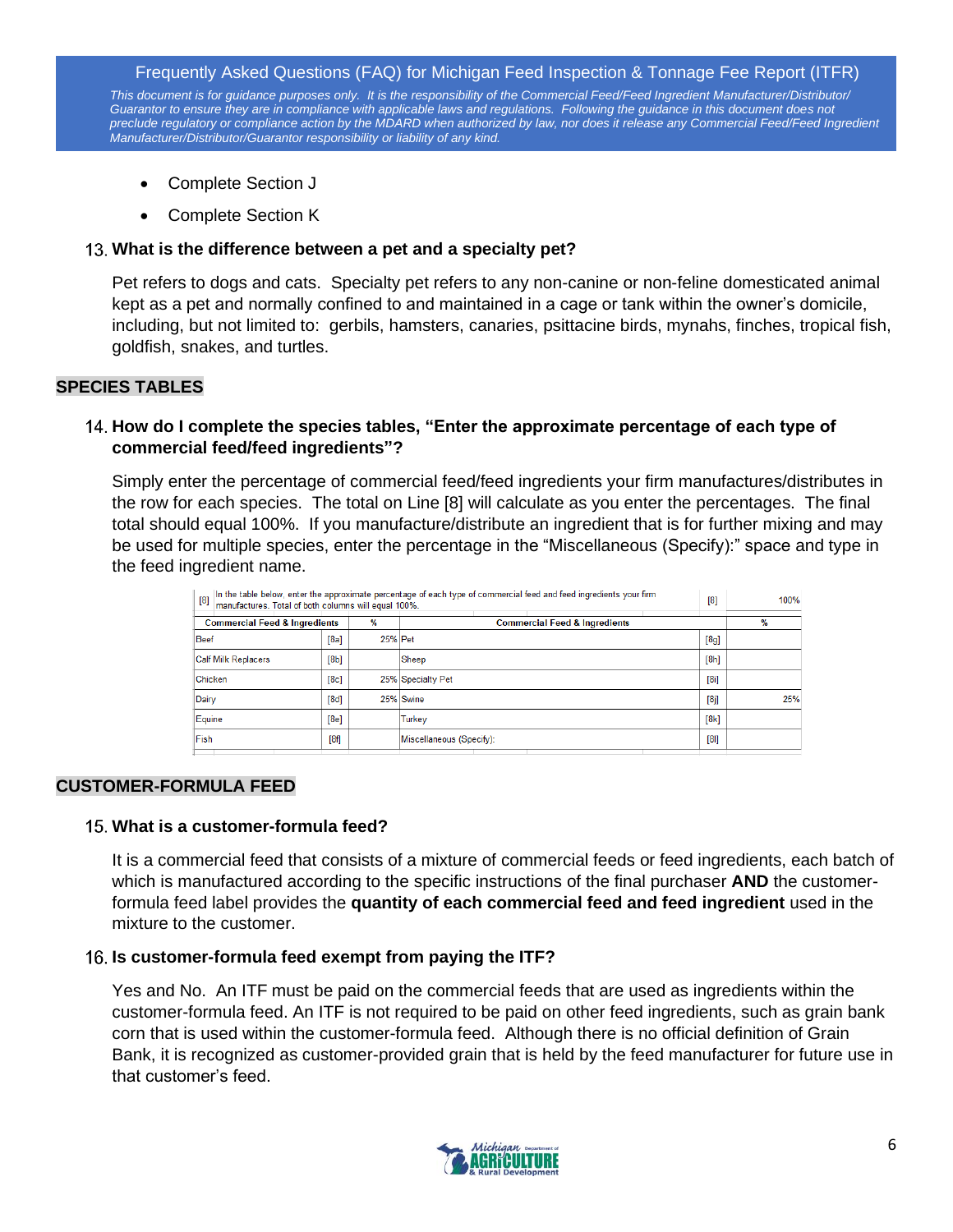*This document is for guidance purposes only. It is the responsibility of the Commercial Feed/Feed Ingredient Manufacturer/Distributor/* Guarantor to ensure they are in compliance with applicable laws and regulations. Following the guidance in this document does not *preclude regulatory or compliance action by the MDARD when authorized by law, nor does it release any Commercial Feed/Feed Ingredient Manufacturer/Distributor/Guarantor responsibility or liability of any kind.*

Example: XYZ Feed Mill Manufactured 1000 tons of customer-formula feed. They utilized 800 tons of corn and oats and 200 tons of commercial feed ingredients.

- Complete Section A
- Sections B, C, E, F, and G are not applicable and should be completed with zeros
- Complete Section D (*If completing the electronic form, calculations will occur automatically)*
	- o On Line [13], enter 1000
	- $\circ$  On Line [15], enter 800
	- o Follow the instructions on Line [16]
- Complete Section H (*If completing the electronic form, calculations will occur automatically*
	- $\circ$  Follow the instructions on Line [22] through [26]
	- $\circ$  On Line [27], subtract Line [26] from Line [25] and transfer the amount to Line [28] in Section I
- Complete Section I (*If completing the electronic form, calculations will occur automatically)*
	- $\circ$  Multiply Line [28] by Fee per Ton and enter the amount on to Line [30].
	- o Add Lines [30] and [31] and enter the amount on Line [32]
	- o Line [33] *You must pay a \$50.00 minimum fee or the amount on Line [32], whichever is greater*
	- o Line [34] *A late fee is assessed for any report not postmarked by the July 31 deadline. ONLY IF APPLICABLE, enter a late fee of \$50.00 or 10% of the total amount due, whichever is greater*.
	- o Add Lines [33] and [34] and enter the amount on Line [35]
- Complete Section K

## <span id="page-6-0"></span>**Will the AFSAPS request labels to verify customer-formula feed?**

Yes. During the audit process, you may be asked to provide labels to verify your firm is manufacturing customer- formula feed. Labels should list the quantity of each ingredient. Labels that provide a guaranteed analysis are not considered customer-formula feeds.

## <span id="page-6-1"></span>**Is it a customer-formula feed if more than one customer requests the same formula?**

It is possible that, by coincidence, more than one customer of a feed mill could have the same formula. Remember that the formula must be developed according to specific instructions by the final purchaser. Feeds manufactured using identical formulas developed or used by the manufacturer for sale to multiple customers are not considered customer-formula feeds and are subject to labeling and ITF requirements of commercial feeds. Likewise, formulas identical to the feed mill's commercial feed formulas are not customer-formula feeds and are subject to the ITF.

Customer-formula feeds provide **the quantity of each commercial feed and feed ingredient** used in the mixture to the customer.

## <span id="page-6-2"></span>**WET BY-PRODUCTS**

## <span id="page-6-3"></span>**What are wet by-products?**

Feed ingredients that are by-products of manufacturing processes and have a moisture content equal to or greater than 60%

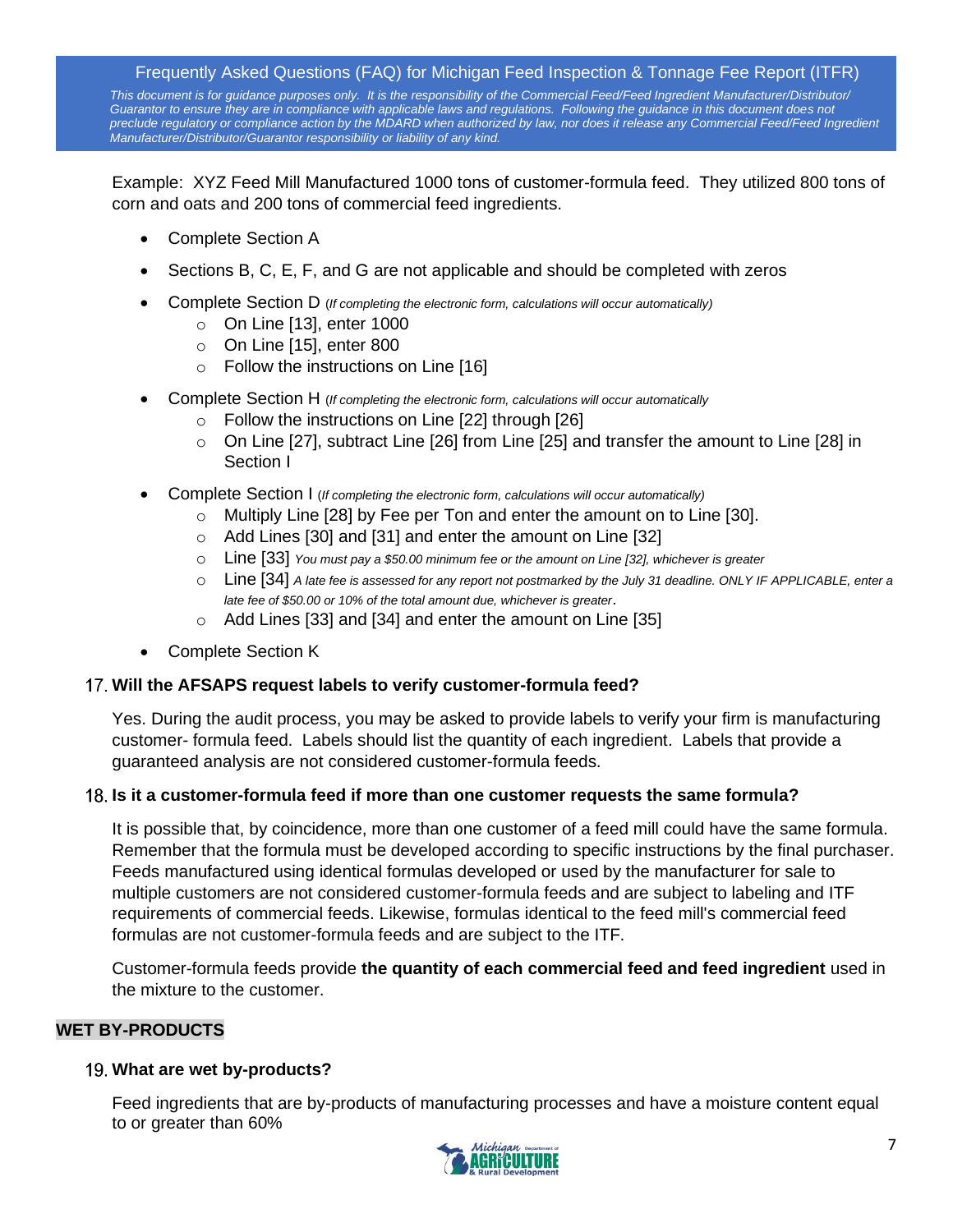*This document is for guidance purposes only. It is the responsibility of the Commercial Feed/Feed Ingredient Manufacturer/Distributor/* Guarantor to ensure they are in compliance with applicable laws and regulations. Following the guidance in this document does not *preclude regulatory or compliance action by the MDARD when authorized by law, nor does it release any Commercial Feed/Feed Ingredient Manufacturer/Distributor/Guarantor responsibility or liability of any kind.*

## <span id="page-7-0"></span>**Is liquid feed classified as a wet by-product?**

No, because liquid feeds are not by-products of manufacturing processes.

## <span id="page-7-1"></span>**How do I complete the ITFR form if I manufacture wet by-products?**

Example: I manufactured 400,000 tons of wet by-product in MI, and I did not distribute anything out of MI.

- Complete Section A
- Sections B, C, D, F, G, and H are not applicable and should be completed with zeros
- Complete Section E (*If completing the electronic form, calculations will occur automatically)*
	- o On Line [17], enter 400,000
	- $\circ$  On Line [18], Enter 0
	- o Follow the instructions on Line [19]
- Complete Section I (*If completing the electronic form, calculations will occur automatically)*
	- $\circ$  Multiply Line [29] by Fee per Ton and enter the amount on to Line [31].
	- o Add Lines [30] and [31] and enter the amount on Line [32]
	- o Line [33] *You must pay a \$50.00 minimum fee or the amount on Line [32], whichever is greater*
	- o Line [34] *A late fee is assessed for any report not postmarked by the July 31 deadline. ONLY IF APPLICABLE, enter a late fee of \$50.00 or 10% of the total amount due, whichever is greater*.
	- $\circ$  Add Lines [33] and [34] and enter the amount on Line [35]
- Complete Section K

# **SCENARIOS:** Examples of how to complete the ITFR

## <span id="page-7-2"></span>**MICHIGAN COMMERCIAL FEED/FEED INGREDIENT MANUFACTURER WHO DISTRIBUTES COMMERCIAL FEED/FEED INGREDIENTS OUT OF MI AND/OR WITHIN MI**

<span id="page-7-3"></span>**How do I complete the ITFR form if my firm manufactures feed ingredients, such as soybean meal? I distribute soybean meal to feed mills in MI and to several feed mills in IN, OH, WI and MN.**

Example: I manufactured 200,000 tons of soybean meal; and I distributed 100,000 tons out of MI.

- Complete Section A
- Complete Section B (*If completing the electronic form, calculations will occur automatically)*
	- o On Line [7], enter 200,000
	- o On Line [9], enter 100,000
	- o Follow the instructions on Line [10]
- Sections C, D, E, F, and G are not applicable and should be completed with zeros
- Complete Section H (*If completing the electronic form, calculations will occur automatically*

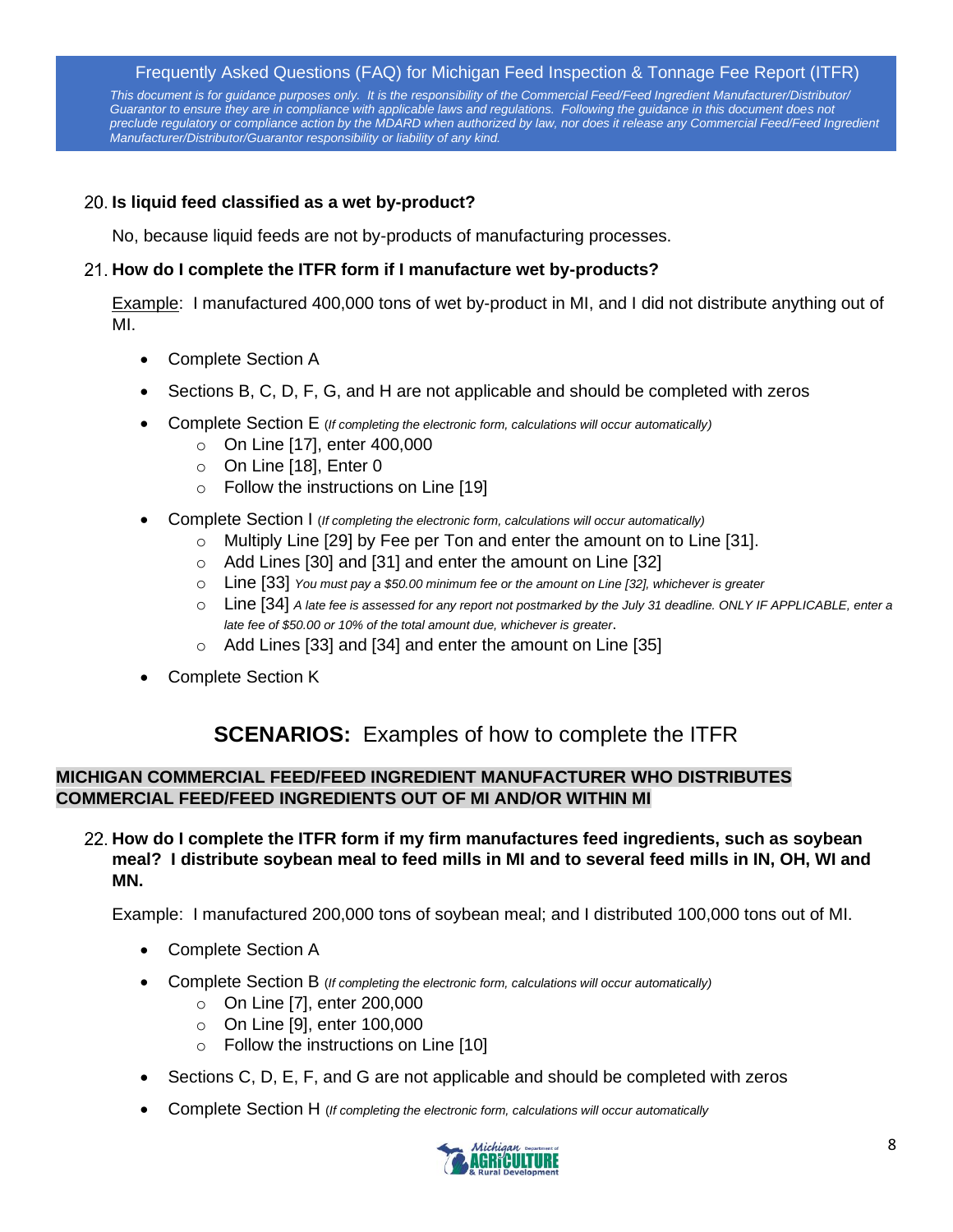*This document is for guidance purposes only. It is the responsibility of the Commercial Feed/Feed Ingredient Manufacturer/Distributor/* Guarantor to ensure they are in compliance with applicable laws and regulations. Following the guidance in this document does not *preclude regulatory or compliance action by the MDARD when authorized by law, nor does it release any Commercial Feed/Feed Ingredient Manufacturer/Distributor/Guarantor responsibility or liability of any kind.*

- $\circ$  Follow the instructions on Line [22] through [26]
- o On Line [27], subtract Line [26] from Line [25] and transfer the amount to Line [28] in Section I
- Complete Section I (*If completing the electronic form, calculations will occur automatically)*
	- $\circ$  Multiply Line [28] by Fee per Ton and enter the amount on to Line [30].
	- o Add Lines [30] and [31] and enter the amount on Line [32]
	- o Line [33] *You must pay a \$50.00 minimum fee or the amount on Line [32], whichever is greater*
	- o Line [34] *A late fee is assessed for any report not postmarked by the July 31 deadline. ONLY IF APPLICABLE, enter a late fee of \$50.00 or 10% of the total amount due, whichever is greater*.
	- o Add Lines [33] and [34] and enter the amount on Line [35]
- Complete Section K

## <span id="page-8-0"></span>**How do I complete the ITFR form if my firm manufactures feed ingredients, such as soybean meal? I only distribute soybean meal within MI.**

Example: I manufactured 200,000 tons of soybean meal; and I did not distribute anything out of MI.

- Complete Section A
- Complete Section B (*If completing the electronic form, calculations will occur automatically)*
	- o On Line [7], enter 200,000
	- o On Line [9], enter 0
	- o Follow the instructions on Line [10]
- Sections C, D, E, F, and G are not applicable and should be completed with zeros
- Complete Section H (*If completing the electronic form, calculations will occur automatically*
	- $\circ$  Follow the instructions on Line [22] through [26]
	- $\circ$  On Line [27], subtract Line [26] from Line [25] and transfer the amount to Line [28] in Section I
- Complete Section I (*If completing the electronic form, calculations will occur automatically)*
	- $\circ$  Multiply Line [28] by Fee per Ton and enter the amount on to Line [30]
	- o Add Lines [30] and [31] and enter the amount on Line [32]
	- o Line [33] *You must pay a \$50.00 minimum fee or the amount on Line [32], whichever is greater*
	- o Line [34] *A late fee is assessed for any report not postmarked by the July 31 deadline. ONLY IF APPLICABLE,*
	- o *enter a late fee of \$50.00 or 10% of the total amount due, whichever is greater*.
	- o Add Lines [33] and [34] and enter the amount on Line [35]
- Complete Section K

## <span id="page-8-1"></span>**MICHIGAN COMMERCIAL FEED/FEED INGREDIENT MANUFACTURER**

## <span id="page-8-2"></span>**How do I complete the ITFR form if I am a typical feed mill?**

My firm, Firm XYZ Feed Mill, uses feed ingredients manufactured by many different companies. In addition, I sell bagged feed manufactured by Moe Feed, Ohio.

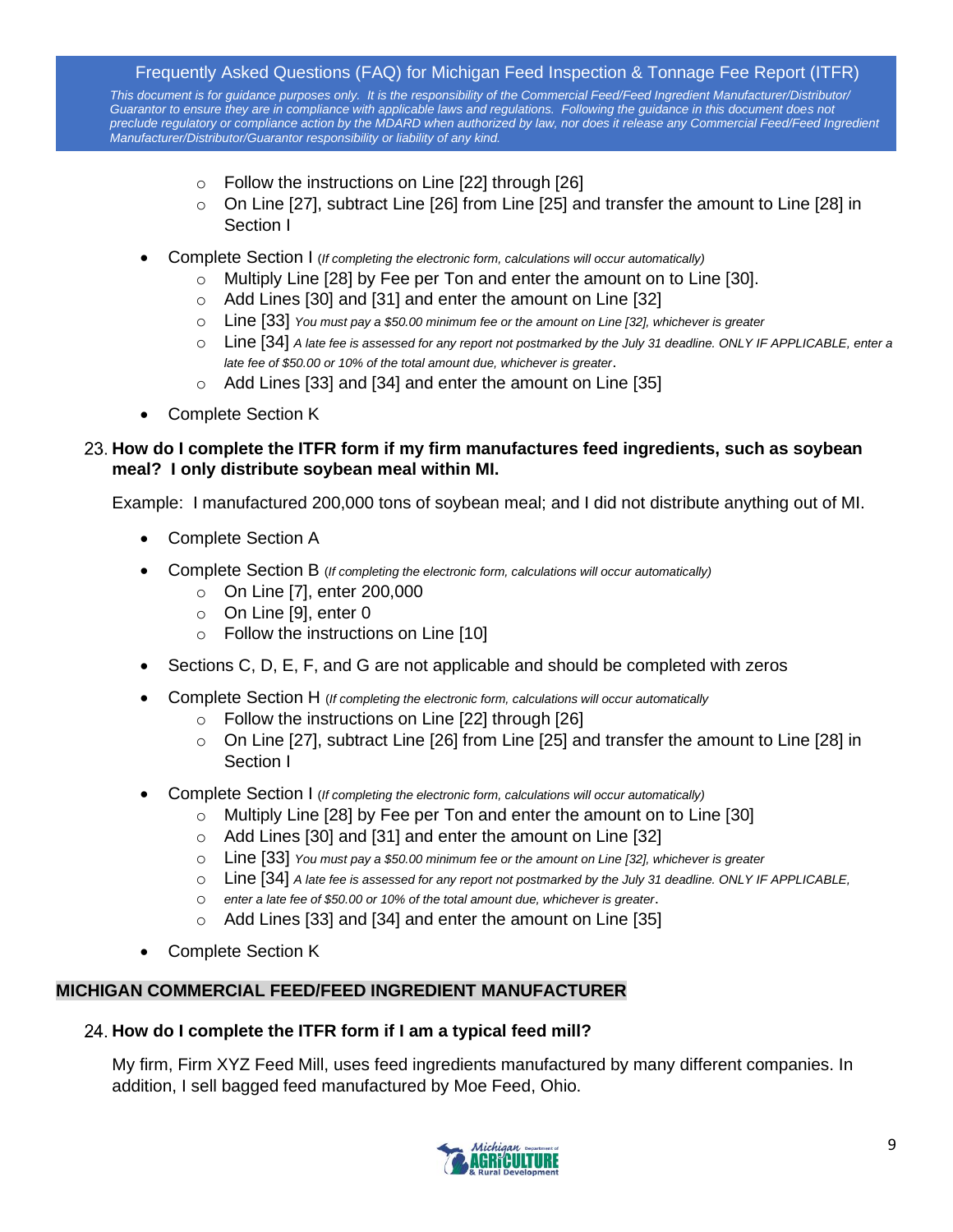*This document is for guidance purposes only. It is the responsibility of the Commercial Feed/Feed Ingredient Manufacturer/Distributor/* Guarantor to ensure they are in compliance with applicable laws and regulations. Following the guidance in this document does not *preclude regulatory or compliance action by the MDARD when authorized by law, nor does it release any Commercial Feed/Feed Ingredient Manufacturer/Distributor/Guarantor responsibility or liability of any kind.*

Firm XYZ Feed Mill is required to have a license in MI because they manufacture feed and serve as the guarantor based on their name appearing on the label. Moe Feed is required to have a license in MI because they serve as the guarantor based on their name appearing on the label.

If Firm XYZ Feed Mill is selling their manufactured feed to IMA Dairy Farm (a non-licensee), Firm XYZ Feed Mill is responsible for reporting and paying the ITF unless they have a fee agreement with the other feed ingredient companies stating who is responsible for paying the ITF on these feed ingredients used by Firm XYZ Feed Mill. (Refer to Claimed Inspection and Tonnage Fee Exemption, Question 27.)

If the bagged feed is labeled with Moe Feed's name, then Firm XYZ Feed Mill is not responsible for reporting and paying the ITF. The ITF must be paid on commercial feed distributed in this state by the person whose name appears on the label as the guarantor.

However, if the bagged feed is labeled "Manufactured for Firm XYZ Feed Mill," then Firm XYZ Feed Mill is responsible for paying the ITF unless they have a fee agreement. (Refer to Claimed Inspection and Tonnage Fee Exemption, Question 27.)

Example: Firm XYZ Feed Mill manufactured 2,000 tons of feed. Firm XYZ Feed Mill also distributed 1,000 tons of feed manufactured by Moe Feeds with labeling on the bag that stated, "Manufactured for Firm XYZ Feed Mill."

## Firm XYZ Feed Mill ITFR Form:

- Complete Section A
- Complete Section B (*If completing the electronic form, calculations will occur automatically)*
	- $\circ$  On Line [7], enter 2000
	- o On Line [9], enter 0
	- o Follow the instructions on Line [10]
- Complete Section C
	- o On Line [11], enter 1000
- Sections D, E, F, and G are not applicable and should be completed with zeros
- Complete Section H (*If completing the electronic form, calculations will occur automatically*
	- $\circ$  Follow the instructions on Line [22] through [26]
	- $\circ$  On Line [27], subtract Line [26] from Line [25] and transfer the amount to Line [28] in Section I
- Complete Section I (*If completing the electronic form, calculations will occur automatically)*
	- o Multiply Line [28] by Fee per Ton and enter the amount on to Line [30].
	- o Add Lines [30] and [31] and enter the amount on Line [32]
	- o Line [33] *You must pay a \$50.00 minimum fee or the amount on Line [32], whichever is greater*
	- o Line [34] *A late fee is assessed for any report not postmarked by the July 31 deadline. ONLY IF APPLICABLE, enter a late fee of \$50.00 or 10% of the total amount due, whichever is greater*.
	- o Add Lines [33] and [34] and enter the amount on Line [35]
- Complete Section K

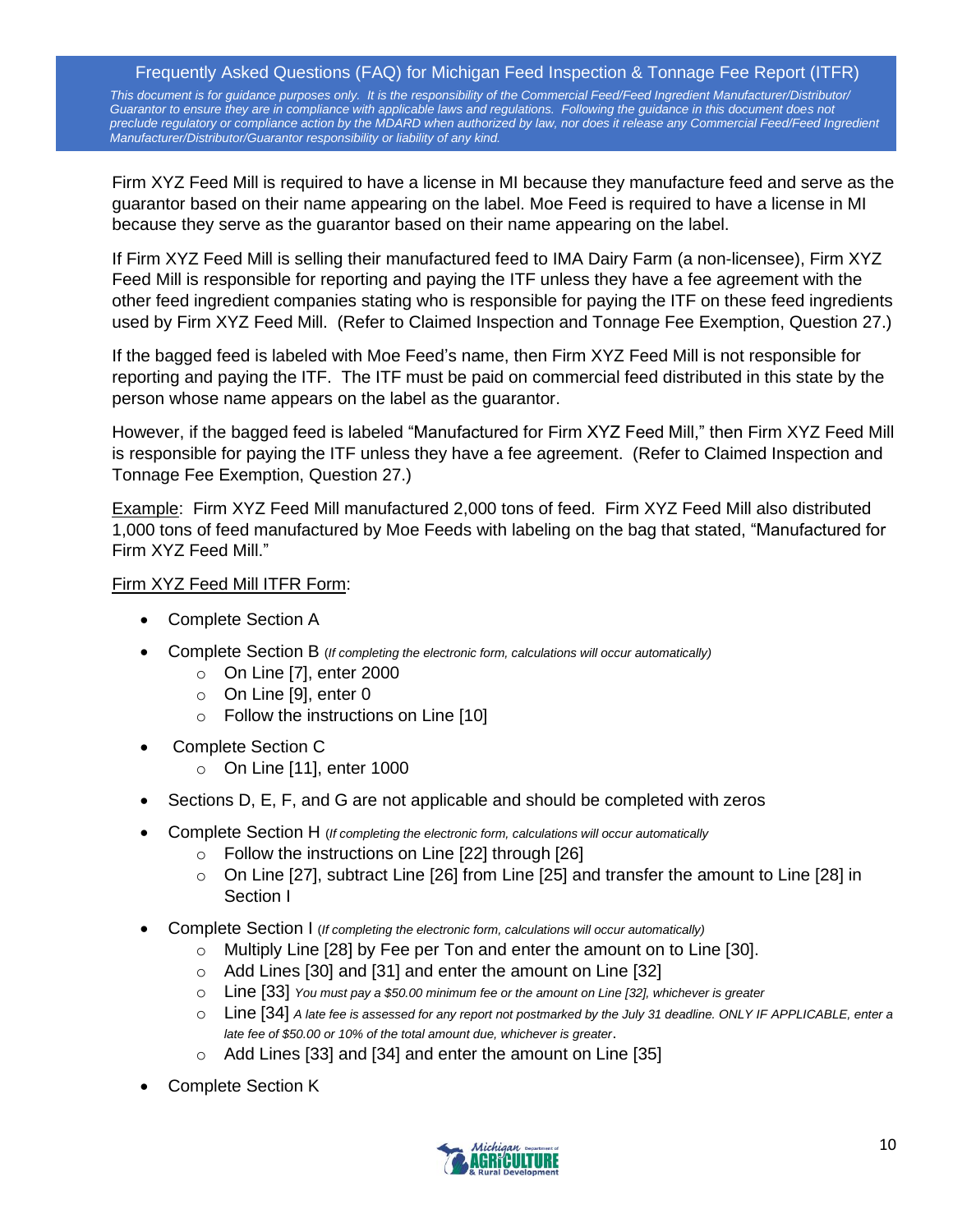*This document is for guidance purposes only. It is the responsibility of the Commercial Feed/Feed Ingredient Manufacturer/Distributor/* Guarantor to ensure they are in compliance with applicable laws and regulations. Following the guidance in this document does not *preclude regulatory or compliance action by the MDARD when authorized by law, nor does it release any Commercial Feed/Feed Ingredient Manufacturer/Distributor/Guarantor responsibility or liability of any kind.*

#### <span id="page-10-0"></span>**How do I complete the ITFR form if I am a feed mill that sells bulk soybean meal, manufactured by Firm ABC Company, directly to IMA Dairy Farm?**

That depends on whose name appears on the soybean meal labeling. Remember, an inspection fee must be paid on commercial feed distributed in this state by the person whose name appears on the label as the manufacturer, guarantor, or distributor, except that a person other than the manufacturer, guarantor, or distributor **may** assume responsibility for the inspection fee if more than one person is involved in the distribution of the commercial feed.

If Firm ABC Company's name appears on the labeling, then they are required to be licensed and are responsible for reporting and paying the ITF. If Firm ABC Company is a MI manufacturer, they would complete Section B. If Firm ABC Company is an out-of-state manufacturer, then they would complete Section C. In many instances, firms will have a written agreement clarifying who is paying the ITF when both firms have a MI License. (Refer to Claimed Inspection and Tonnage Fee Exemption, Question 27.) If Firm XYZ Feed Mill wants to put their name on the labeling (Manufactured for: Firm XYZ Feed Mill), then Firm XYZ Feed Mill becomes responsible for reporting and paying the ITF. Firm XYZ Feed Mill will complete Section B.

## <span id="page-10-1"></span>**MICHIGAN LICENSED DISTRIBUTOR/RETAILER OR GUARANTOR DISTRIBUTING COMMERCIAL FEED/FEED INGREDIENTS INTO MI AND/OR WITHIN MI**

#### <span id="page-10-2"></span>**I am a MI Licensed distributor/retailer or guarantor whose name appears on product labeling. How do I complete the ITFR Form?**

Example: I distributed 100 tons of commercial feed within MI.

- Complete Section A
- Sections B, D, E, F, and G are not applicable and should be completed with zeros
- Complete Section C (*If completing the electronic form, calculations will occur automatically)*  $\circ$  On Line [11], enter 100
- Complete Section H (*If completing the electronic form, calculations will occur automatically*
	- $\circ$  Follow the instructions on Line [22] through [26]
	- o On Line [27], subtract Line [26] from Line [25] and transfer the amount to Line [28] in Section I
- Complete Section I (*If completing the electronic form, calculations will occur automatically)*
	- $\circ$  Multiply Line [28] by Fee per Ton and enter the amount on to Line [30].
	- o Add Lines [30] and [31] and enter the amount on Line [32]
	- o Line [33] *You must pay a \$50.00 minimum fee or the amount on Line [32], whichever is greater*
	- o Line [34] *A late fee is assessed for any report not postmarked by the July 31 deadline. ONLY IF APPLICABLE, enter a late fee of \$50.00 or 10% of the total amount due, whichever is greater*.
	- o Add Lines [33] and [34] and enter the amount on Line [35]
- Complete Section K

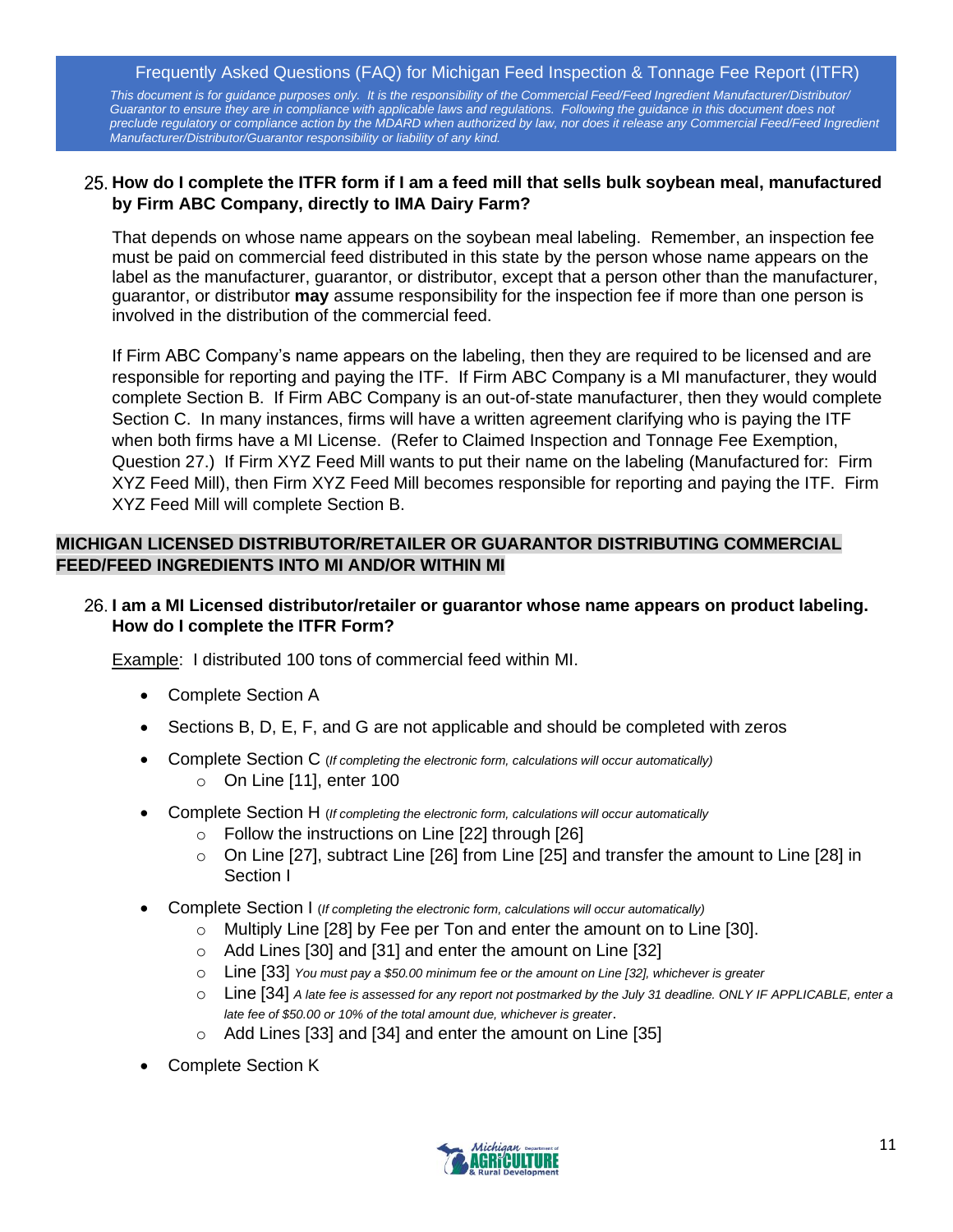*This document is for guidance purposes only. It is the responsibility of the Commercial Feed/Feed Ingredient Manufacturer/Distributor/* Guarantor to ensure they are in compliance with applicable laws and regulations. Following the guidance in this document does not *preclude regulatory or compliance action by the MDARD when authorized by law, nor does it release any Commercial Feed/Feed Ingredient Manufacturer/Distributor/Guarantor responsibility or liability of any kind.*

#### <span id="page-11-0"></span>**CLAIMED INSPECTION AND TONNAGE FEE EXEMPTION**

#### <span id="page-11-1"></span>**What is a Claimed ITF Exemption?**

My firm, Firm XYZ Feed Mill, uses feed ingredients (vitamin and mineral premixes) manufactured by Moe Feeds. In addition, I sell bagged feed manufactured by Moe Feeds.

Remember, we discussed in Question 10 who is responsible for paying the ITF if more than one person is involved in the distribution of commercial feed/feed ingredients. The last person who is required to be licensed and who distributes to a non-licensee is responsible for reporting and paying the ITF. Firm XYZ Feed Mill is required to have a license in MI because they manufacture feed. (Refer to Question 11). If Firm XYZ Feed Mill is selling their manufactured feed to the end user (non-licensee), IMA Dairy Farm, Firm XYZ Feed Mill is responsible for reporting and paying the ITF. If Firm XYZ Feed Mill has a fee agreement with Moe Feed stating Moe Feed is responsible for paying the ITF on the Moe Feed Vitamin and Mineral Premix they use in manufacturing, then Firm XYZ Feed Mill would not be responsible for reporting and paying the tonnage on the Moe Feed Vitamin and Mineral Premix.

If the bagged feed is labeled with Moe Feed's name, then Firm XYZ Feed Mill is not responsible for reporting and paying the ITF. Moe Feeds is required to have a MI license because they serve as the guarantor, based on their name appearing on the feed label; and Moe Feeds is responsible for reporting and paying the ITF on the bagged feed.

In this scenario, Firm XYZ Feed Mill has a fee agreement with Moe Feeds and Moe Feed has agreed to pay the ITF for the Moe Feeds Vitamin and Mineral Premixes used in Firm XYZ Feed Mill feeds.

Example: Firm XYZ Feed Mill manufactures 1,000 tons of feed and uses 200 tons of vitamin and mineral feed ingredients manufactured by Moe Feeds. Moe Feeds has a written fee agreement with Firm XYZ Feed Mill that states they (Moe Feeds) will pay the ITF on all Moe Feeds products. Moe Feeds distributed 2000 tons of feed into MI.

#### Firm XYZ Feed Mill ITFR Form

- Complete Section A
- Complete Section B (*If completing the electronic form, calculations will occur automatically)*
	- $\circ$  On Line [7], enter 1000
	- o On Line [9], enter 0
	- o Follow the instructions on Line [10]
- Sections C, D, E, and G are not applicable and should be completed with zeros
- Complete Section F
	- o **Firm Name:** Moe Feed
	- o **MI Lic #:** 0234
	- o **Street Address, City ST ZIP:** 888 Mixer Lane, Sample OH 23456
	- o **Line [20a]:** 200
- Complete Section H (*If completing the electronic form, calculations will occur automatically*
	- o Follow the instructions on Line [22] through [26]

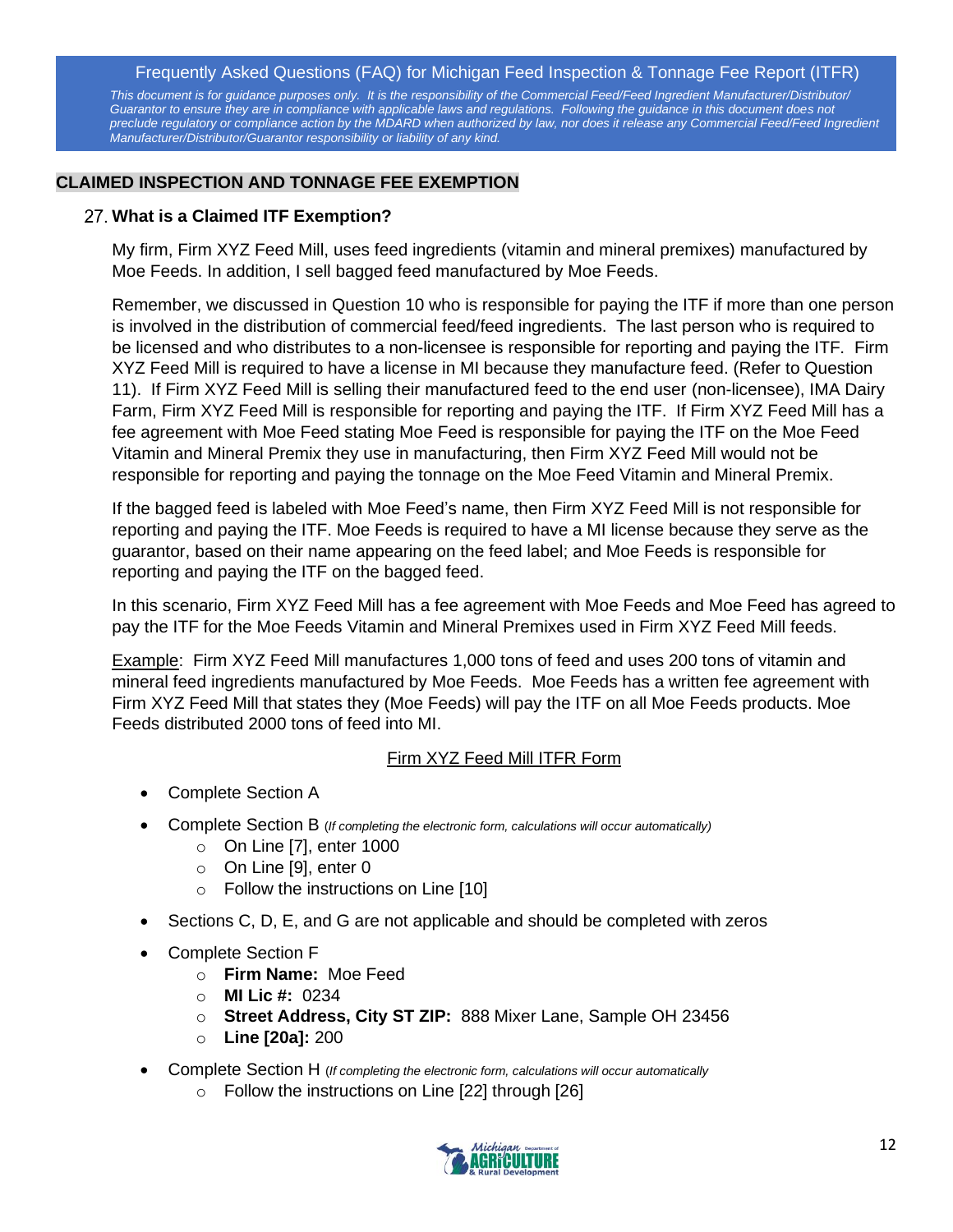*This document is for guidance purposes only. It is the responsibility of the Commercial Feed/Feed Ingredient Manufacturer/Distributor/* Guarantor to ensure they are in compliance with applicable laws and regulations. Following the guidance in this document does not *preclude regulatory or compliance action by the MDARD when authorized by law, nor does it release any Commercial Feed/Feed Ingredient Manufacturer/Distributor/Guarantor responsibility or liability of any kind.*

- $\circ$  On Line [27], subtract Line [26] from Line [25] and transfer the amount to Line [28] in Section I
- Complete Section I (*If completing the electronic form, calculations will occur automatically)*
	- o Multiply Line [28] by Fee per Ton and enter the amount on to Line [30]
	- o Add Lines [30] and [31] and enter the amount on Line [32]
	- o Line [33] *You must pay a \$50.00 minimum fee or the amount on Line [32], whichever is greater*
	- o Line [34] *A late fee is assessed for any report not postmarked by the July 31 deadline. ONLY IF APPLICABLE, enter a late fee of \$50.00 or 10% of the total amount due, whichever is greater*.
	- o Add Lines [33] and [34] and enter the amount on Line [35]
- Complete Section K

## Moe Feeds ITF Form

- Complete Section A
- Complete Section C (*If completing the electronic form, calculations will occur automatically)*
	- $\circ$  On Line [11], enter 2000 (includes the 200 tons of vitamin and mineral feed ingredients used by Firm XYZ Feed Mill plus 800 tons of bagged feed labeled with Moe Feeds name that was sold/distributed in MI)
- Sections B, D, E and F are not applicable and should be completed with zeros
- Complete Section G
	- o **Firm Name:** Firm XYZ Feed Mill
	- o **MI Lic #:** 0000
	- o **Street Address, City ST ZIP:** 1234 Example Rd., Anywhere MI 48000
	- o **Line [21a]:** 200
- Complete Section H (*If completing the electronic form, calculations will occur automatically*
	- o Follow the instructions on Line [22] through [26]
	- $\circ$  On Line [27], subtract Line [26] from Line [25] and transfer the amount to Line [28] in Section I
- Complete Section I (*If completing the electronic form, calculations will occur automatically)*
	- o Multiply Line [28] by Fee per Ton and enter the amount on to Line [30].
	- o Add Lines [30] and [31] and enter the amount on Line [32]
	- o Line [33] *You must pay a \$50.00 minimum fee or the amount on Line [32], whichever is greater*
	- o Line [34] *A late fee is assessed for any report not postmarked by the July 31 deadline. ONLY IF APPLICABLE, enter a late fee of \$50.00 or 10% of the total amount due, whichever is greater*.
	- o Add Lines [33] and [34] and enter the amount on Line [35]
- Complete Section K

## <span id="page-12-0"></span>**Can you provide an example of a written ITF agreement?**

Yes. Although not required, it is strongly recommended that firms have a written agreement to clarify who is paying the ITF.